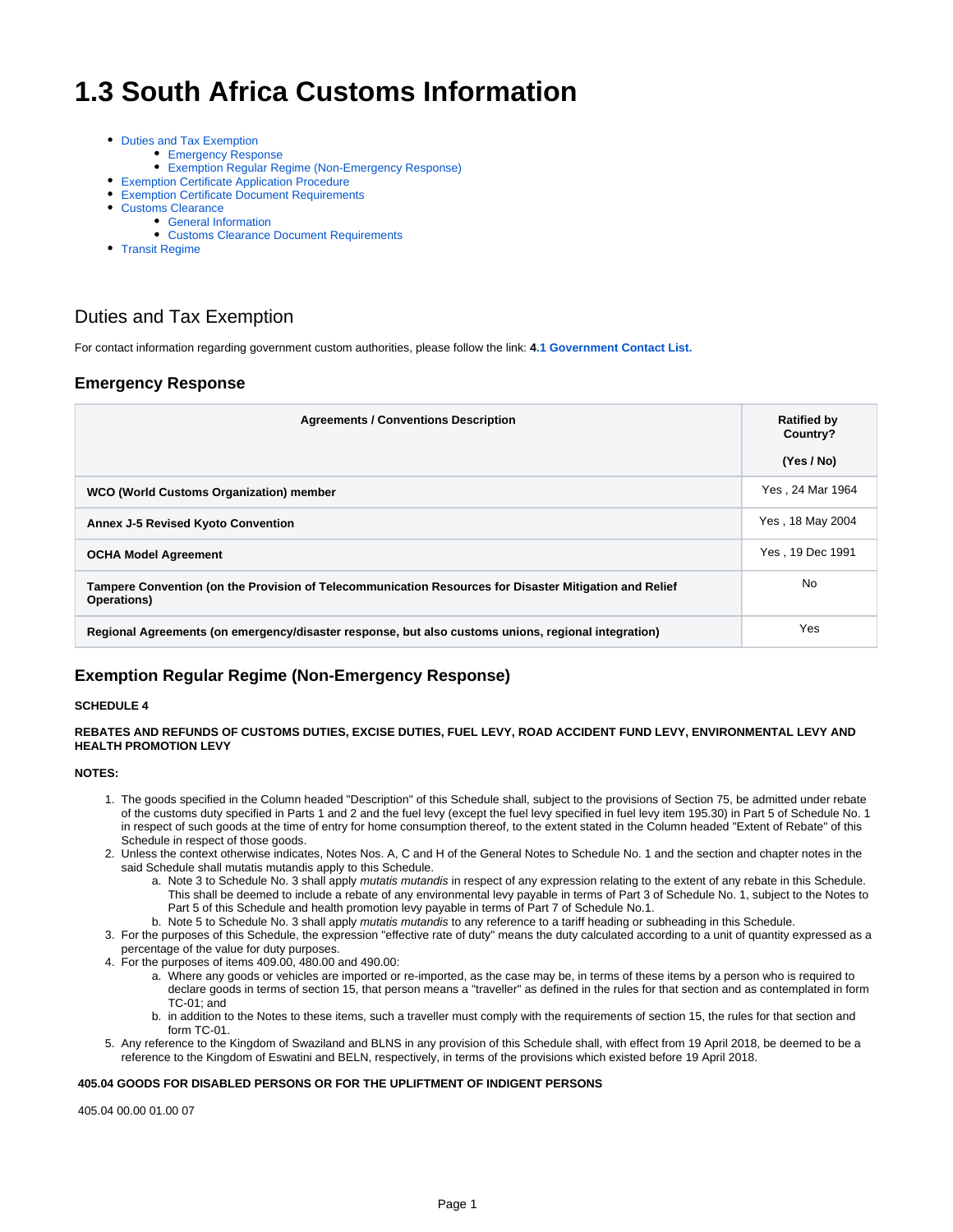Goods (excluding motor vehicles) specially designed for use by persons with disabilities, subject to the production of a certificate from an official of the South African National Council for the Blind, the Deaf Federation of South Africa, the South African Federation for Mental Health, the National Council for Persons with Physical Disabilities in South Africa or Epilepsy South Africa or of a body which is affiliated to the Council, Federation or League concerned, or a certificate from a registered medical practitioner, that such goods are for use exclusively by such persons with disabilities, such certificate being endorsed by the International Trade Administration Commission that such or similar goods are not ordinarily nor satisfactorily made in the Republic Full duty rebated.

#### 405.04 00.00 02.00 01

Machines, implements and materials for use in the manufacture of goods by persons with disabilities, subject to the production of a certificate from an official of the South African National Council for the Blind, the Deaf Federation of South Africa, the National Council for Persons with Physical Disabilities in South Africa, or Epilepsy South Africa or a body which is affiliated to the Council, Federation or League concerned, or a certificate from a registered medical practitioner, that such machines, implements and materials are for the exclusive use by such persons with disabilities, such certificate being endorsed by the International Trade Administration Commission that such or similar goods are not ordinarily nor satisfactorily manufactured in the Republic Full duty

#### 405.04 00.00 04.00 00

Goods (excluding clothing) forwarded unsolicited and free to any organisation registered in terms of the National Welfare Act, 1978 (Act No. 100 of 1978), entered in terms of a specific permit issued by the International Trade Administration Commission, for the distribution free of charge by such organisation Full duty

#### 405.04 00.00 05.00 05

Goods (excluding clothing) forwarded unsolicited and free to any organisation registered in terms of the National Welfare Act, 1978 (Act No. 100 of 1978), entered in terms of a specific permit issued by the International Trade Administration Commission, for the official use by such organisation Full duty rebated

#### 405.04 00.00 06.00 09

Goods (excluding foodstuffs and clothing) forwarded free, as a donation to any educational organisation, hospital (including clinic), welfare organisation, religious organisation or sporting organisation, in such quantities and under such conditions as the International Trade Administration Commission, may allow by specific permit and that the Commission is satisfied that the issuing of such permit will not have a detrimental effect on local industry within the common customs area: Provided that the applicant and anybody responsible for the distribution have furnished an undertaking that -

(a) such goods are for use by the organisation or for free distribution;

(b) such goods will not be sold, leased, hired or otherwise disposed of for gain without the duty which has been rebated being paid to the Commissioner; and

(c) no donation or other counter-performance may be accepted by anybody in respect of such goods full duty rebated

### <span id="page-1-0"></span>Exemption Certificate Application Procedure

Please see the rebate provisions above.

### <span id="page-1-1"></span>Exemption Certificate Document Requirements

| Duties and Taxes Exemption Certificate Document Requirements (by commodity) |                               |                                      |                               |                                 |                                              |                               |
|-----------------------------------------------------------------------------|-------------------------------|--------------------------------------|-------------------------------|---------------------------------|----------------------------------------------|-------------------------------|
|                                                                             | Food                          | NFI (Shelter, WASH,<br>Education)    | <b>Medicines</b>              | Vehicle &<br><b>Spare Parts</b> | <b>Staff &amp; Office</b><br><b>Supplies</b> | <b>Telecoms</b><br>Equipment  |
| Invoice                                                                     | Yes, Original,                | Yes, Original,                       | Yes, Original,                | Yes, Original,                  | Yes, Original,                               | Yes, Original,                |
|                                                                             | 1 copy,                       | 1 copy,                              | 1 copy,                       | 1 copy,                         | 1 copy,                                      | 1 copy,                       |
|                                                                             | applies to UN but<br>not NGOs | applies to UN but not<br><b>NGOs</b> | applies to UN but<br>not NGOs | applies to UN but<br>not NGOs   | applies to UN but<br>not NGOs                | applies to UN but<br>not NGOs |
| <b>AWB/BL/Other Transport</b><br><b>Documents</b>                           | Yes, Original,                | Yes, Original,                       | Yes, Original,                | Yes, Original,                  | Yes, Original,                               | Yes, Original,                |
|                                                                             | 1 copy,                       | 1 copy,                              | 1 copy,                       | 1 copy,                         | 1 copy,                                      | 1 copy,                       |
|                                                                             | applies to UN but<br>not NGOs | applies to UN but not<br><b>NGOs</b> | applies to UN but<br>not NGOs | applies to UN but<br>not NGOs   | applies to UN but<br>not NGOs                | applies to UN but<br>not NGOs |
| Donation/Non-<br><b>Commercial Certificates</b>                             | Yes, Original,                | Yes, Original,                       | Yes, Original,                | Yes, Original,                  | Yes, Original,                               | Yes, Original,                |
|                                                                             | 1 copy,                       | 1 copy,                              | 1 copy,                       | 1 copy,                         | 1 copy,                                      | 1 copy,                       |
|                                                                             | applies to UN but<br>not NGOs | applies to UN but not<br><b>NGOs</b> | applies to UN but<br>not NGOs | applies to UN but<br>not NGOs   | applies to UN but<br>not NGOs                | applies to UN but<br>not NGOs |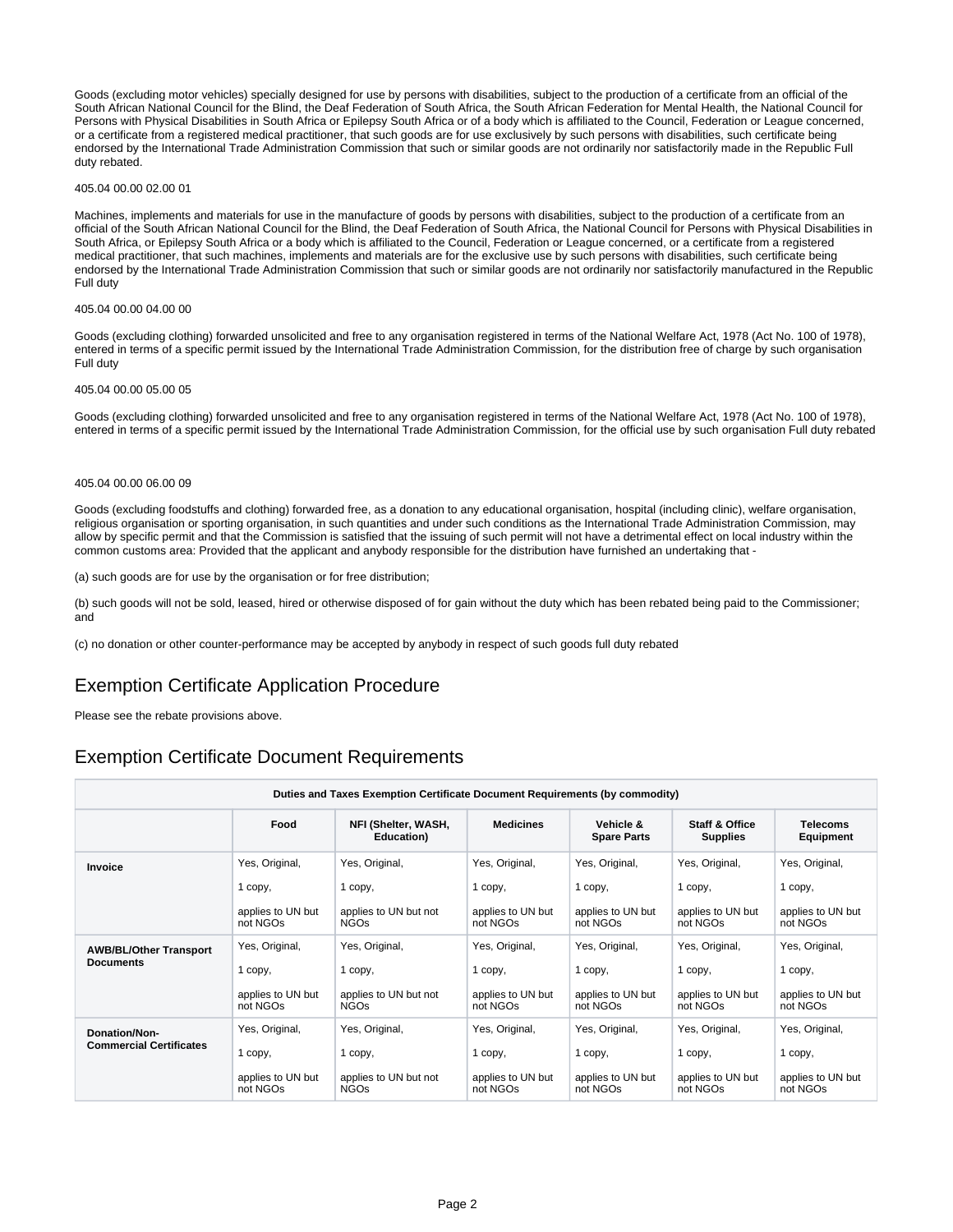| <b>Packing Lists</b>                                                                                                                     | Yes, Original,                | Yes, Original,                       | Yes, Original,                | Yes, Original,                | Yes, Original,                | Yes, Original,                |
|------------------------------------------------------------------------------------------------------------------------------------------|-------------------------------|--------------------------------------|-------------------------------|-------------------------------|-------------------------------|-------------------------------|
|                                                                                                                                          | 1 copy,                       | 1 copy,                              | 1 copy,                       | 1 copy,                       | 1 copy,                       | 1 copy,                       |
|                                                                                                                                          | applies to UN but<br>not NGOs | applies to UN but not<br><b>NGOs</b> | applies to UN but<br>not NGOs | applies to UN but<br>not NGOs | applies to UN but<br>not NGOs | applies to UN but<br>not NGOs |
| <b>Other Documents</b>                                                                                                                   | Yes, Original,                | Yes, Original,                       | Yes, Original,                | Yes, Original,                | Yes, Original,                | Yes, Original,                |
|                                                                                                                                          | 1 copy,                       | 1 copy,                              | 1 copy,                       | 1 copy,                       | 1 copy,                       | 1 copy,                       |
|                                                                                                                                          | applies to UN but<br>not NGOs | applies to UN but not<br><b>NGOs</b> | applies to UN but<br>not NGOs | applies to UN but<br>not NGOs | applies to UN but<br>not NGOs | applies to UN but<br>not NGOs |
| <b>Additional Notes</b>                                                                                                                  |                               |                                      |                               |                               |                               |                               |
| Consult with your appointed Clearing and Forwarding Agent to ensure you have the correct number of copies of all the required documents. |                               |                                      |                               |                               |                               |                               |

# <span id="page-2-0"></span>Customs Clearance

### <span id="page-2-1"></span>**General Information**

| <b>Customs Information</b>        |                                                                                                                                                                                                                                                                                                                                                                                                                                                                                                                                                                                                                                                                                                                                                                                                                                                                                                                                                                                                                                             |  |  |  |  |  |  |
|-----------------------------------|---------------------------------------------------------------------------------------------------------------------------------------------------------------------------------------------------------------------------------------------------------------------------------------------------------------------------------------------------------------------------------------------------------------------------------------------------------------------------------------------------------------------------------------------------------------------------------------------------------------------------------------------------------------------------------------------------------------------------------------------------------------------------------------------------------------------------------------------------------------------------------------------------------------------------------------------------------------------------------------------------------------------------------------------|--|--|--|--|--|--|
| Document<br><b>Requirements</b>   | An importer should present the following documentation electronically to the <b>South African Revenue Services: Customs</b><br>bill of entry SAD 500<br>bill of lading<br>packing list<br>original invoice<br>declaration of invoice authenticity<br>permits issued by ITAC International Trade Administration of South Africa (if necessary, see below)<br>certificate of origin (to determine the applicability of trade agreements)<br>Importers must also register as an importer with the South African Customs. Information is available here: www.sars.gov.za.<br>The process for sending donations to South Africa includes the prior verification by the importer if there are rebate provision for the<br>donations in Schedule 4 of the Customs Act no 91 of 1964, otherwise full duty and VAT will be brought to account. Furthermore, all<br>second hand imported commodities require an import permit issued by ITAC. The donating party (importer) should appoint a<br>Clearing and Forwarding Agent to act on their behalf. |  |  |  |  |  |  |
| <b>Embargoes</b>                  | Goods can be removed under embargo to an importer premises for examination. Subject to application and payment of a security<br>amount.                                                                                                                                                                                                                                                                                                                                                                                                                                                                                                                                                                                                                                                                                                                                                                                                                                                                                                     |  |  |  |  |  |  |
| <b>Prohibited</b><br><b>Items</b> | See the prohibited and restricted import and export list available here: www.sars.gov.za                                                                                                                                                                                                                                                                                                                                                                                                                                                                                                                                                                                                                                                                                                                                                                                                                                                                                                                                                    |  |  |  |  |  |  |
| General<br><b>Restrictions</b>    | See the prohibited and restricted import and export list available here: www.sars.gov.za                                                                                                                                                                                                                                                                                                                                                                                                                                                                                                                                                                                                                                                                                                                                                                                                                                                                                                                                                    |  |  |  |  |  |  |

# <span id="page-2-2"></span>**Customs Clearance Document Requirements**

| Customs Clearance Document Requirements (by commodity) |                                 |                                          |                                 |                                             |                                              |                                 |  |
|--------------------------------------------------------|---------------------------------|------------------------------------------|---------------------------------|---------------------------------------------|----------------------------------------------|---------------------------------|--|
|                                                        | Food                            | NFI (Shelter,<br><b>WASH, Education)</b> | <b>Medicines</b>                | <b>Vehicles &amp;</b><br><b>Spare Parts</b> | <b>Staff &amp; Office</b><br><b>Supplies</b> | <b>Telecoms</b><br>Equipment    |  |
| Invoice                                                | Yes                             | Yes                                      | Yes                             | Yes                                         | Yes                                          | Yes                             |  |
|                                                        | Original                        | Original                                 | Original                        | Original                                    | Original                                     | Original                        |  |
|                                                        | One Copy                        | One Copy                                 | One Copy                        | One Copy                                    | One Copy                                     | One Copy                        |  |
|                                                        | sent electronically             | sent electronically                      | sent electronically             | sent electronically                         | sent electronically                          | sent electronically             |  |
|                                                        | Applies to both UN<br>and NGO's | Applies to both UN and<br>NGO's          | Applies to both UN<br>and NGO's | Applies to both UN<br>and NGO's             | Applies to both UN<br>and NGO's              | Applies to both UN<br>and NGO's |  |